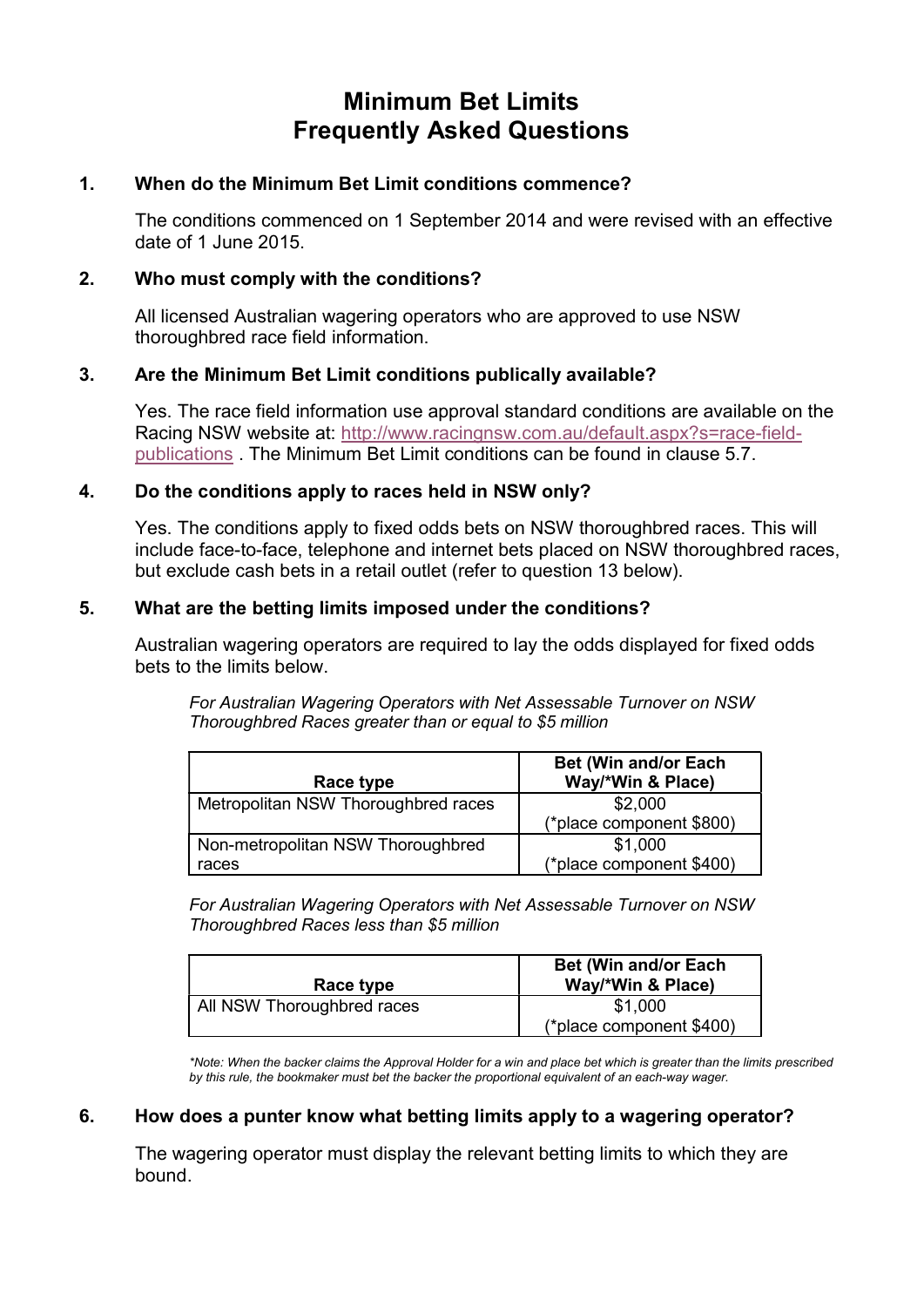# 7. What type of bets do the conditions apply to?

The conditions only apply to fixed odds Win, Win & Place or Each Way bets on NSW thoroughbred races. They do not apply in respect of bets placed as part of a betting exchange. They also do not apply to Place only bets, free bets or bonus bets, derivative bets such as best tote or exotic bets such as quinellas and trifectas.

#### 8. Do the conditions apply to multi bets?

The conditions only apply to multi bets where all legs of the combination are fixed odds Win bets on NSW thoroughbred races.

The limits apply to the total of the multi bet, not to each leg. For example, for Australian Wagering Operators with Net Assessable Turnover on NSW Thoroughbred Races less than \$5 million, the total limit of the multi bet is \$1,000.

For Australian Wagering Operators with Net Assessable Turnover on NSW Thoroughbred Races greater than or equal to \$5 million, where all legs of the combination are on Metropolitan NSW thoroughbred races, the total limit of the multi bet is \$2,000. However, where any leg of the combination is on a Non-Metropolitan NSW thoroughbred race, the maximum exposure for the Non-Metropolitan NSW thoroughbred race(s) legs is \$1,000 combined, but the total bet can increase to \$2,000 if the multi ends with a Metropolitan NSW thoroughbred race(s).

The conditions do not apply where the combination includes a non-NSW thoroughbred race, or other contingency such as a sporting event.

# 9. How many bets is a wagering operator obliged to accept to the limit from a punter?

Wagering operators are only required to bet to the limit once per horse for each customer or related customers (where there are bowlers betting on behalf of other persons) This could be one fixed odds bet to the limit or a number of fixed odds bets which together add up to the limit.

Each wagering operator only has to accept a bet at the limit once per customer per race fields approval i.e.; Ladbrokes, Bookmaker.com.au and Betstar have only one approval - a full list of approval holders can be found at http://www.racingnsw.com.au/relativelinks/australianlicensedwageringprovider.html

#### 10. What price does a wagering operator have to bet each punter?

All punters are entitled to the price publicly displayed in the wagering operator's latest betting market on their website or betting board. The only time a changed price can be offered after a punter places a bet is if the official APN price had just changed or another bet has been layed at the original price and the wagering operator is adjusting the price, which will flow through to their website or betting board. Time log records can be checked to confirm this process.

#### 11. Can a wagering operator close an account, refuse to open an account or place limitations on an account to avoid accepting a fixed odds bet to the limit?

No. Wagering operators are not to take actions such as closing a punter's accounts, refusing to open a punter's account or placing restrictions on a punter's account solely to avoid complying with the minimum bet limit conditions.

However, wagering operators are still able to take such actions for legitimate reasons including undisclosed bowlers (persons betting on behalf of other persons), responsible gambling, fraudulent activity, money-laundering and other integrity related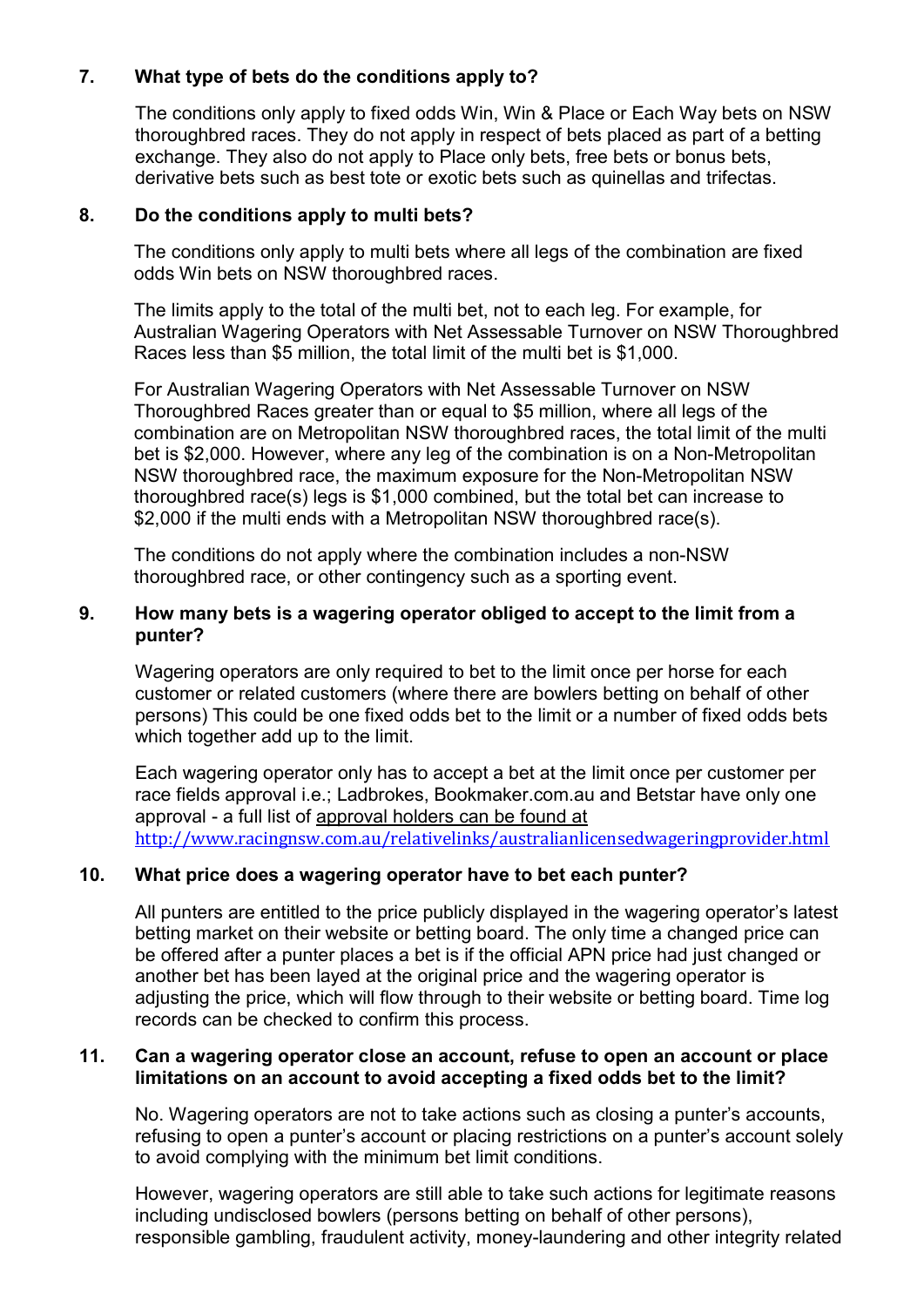reasons such as the punter being warned off or disqualified or where Racing NSW is satisfied that the reason the Approval Holder has not complied properly falls within the Racing NSW list entitled "Further reasons where an Approval Holder is not required to comply with clauses 5.7(a) or 5.7(c)" as published on its website and amended from time to time.

# 12. Do the conditions apply to pre-post betting?

No. The minimum bet limit conditions apply to fixed odds bets placed after 9am on the day of the race or 2pm for night race meetings.

# 13. Do the conditions apply to cash bets in a retail outlet?

No. At this stage, the minimum bet limits will not apply to cash (non-account) bets placed in retail outlets, including interstate and NSW TAB agencies, hotels, clubs and pubs, primarily due to the difficulties associated with determining whether a cash bet in a retail outlet is a bowler bet placed on behalf of another person. It is important to note that retail wagering operators will still be required to comply with the minimum bet limits for bets placed by account holders, whether by internet, phone or in the retail outlets.

#### 14. Is the wagering operator obliged to extend credit to a punter to make a bet to the limit?

No. If the punter does not have sufficient funds to pay for the bet, the wagering operator is not obliged to accept the bet.

# 15. What should a punter do if they have a complaint?

At first instance, punters who believe that a wagering operator has refused their bet or excluded them in contravention of the minimum bet limit condition should contact the wagering operator to ascertain the reason for the refusal or exclusion.

If the punter remains unsatisfied with the reason provided by the wagering operator, then they may lodge a formal complaint with Racing NSW by completing and submitting the complaints form found on the Racing NSW website at: https://forms.racingnsw.com.au/forms/minimumbetlimitscomplaint.html. Complaints will only be accepted and investigated following submission of a fully completed complaints form.

As part of the complaint, a punter will need to state what action they have taken to contact the wagering operator and the outcome including any reasons given to the punter.

# 16. How long does a punter have to lodge a complaint with Racing NSW?

Within 14 days of the date of the incident that is the subject of the complaint. For example, from the date the bet was rejected, the date of the account closure or the rejection of the opening/reopening of an account.

#### 17. What is the investigation process once a fully completed complaint form is submitted to Racing NSW?

Racing NSW will then investigate the complaint to assess, on the evidence available, whether the wagering operator appears to have breached the minimum bet limit condition and whether the wagering operator should be referred to the NSW Government Office of Racing for prosecution. Both the complainant and the wagering operator will be informed of the outcome of the investigation.